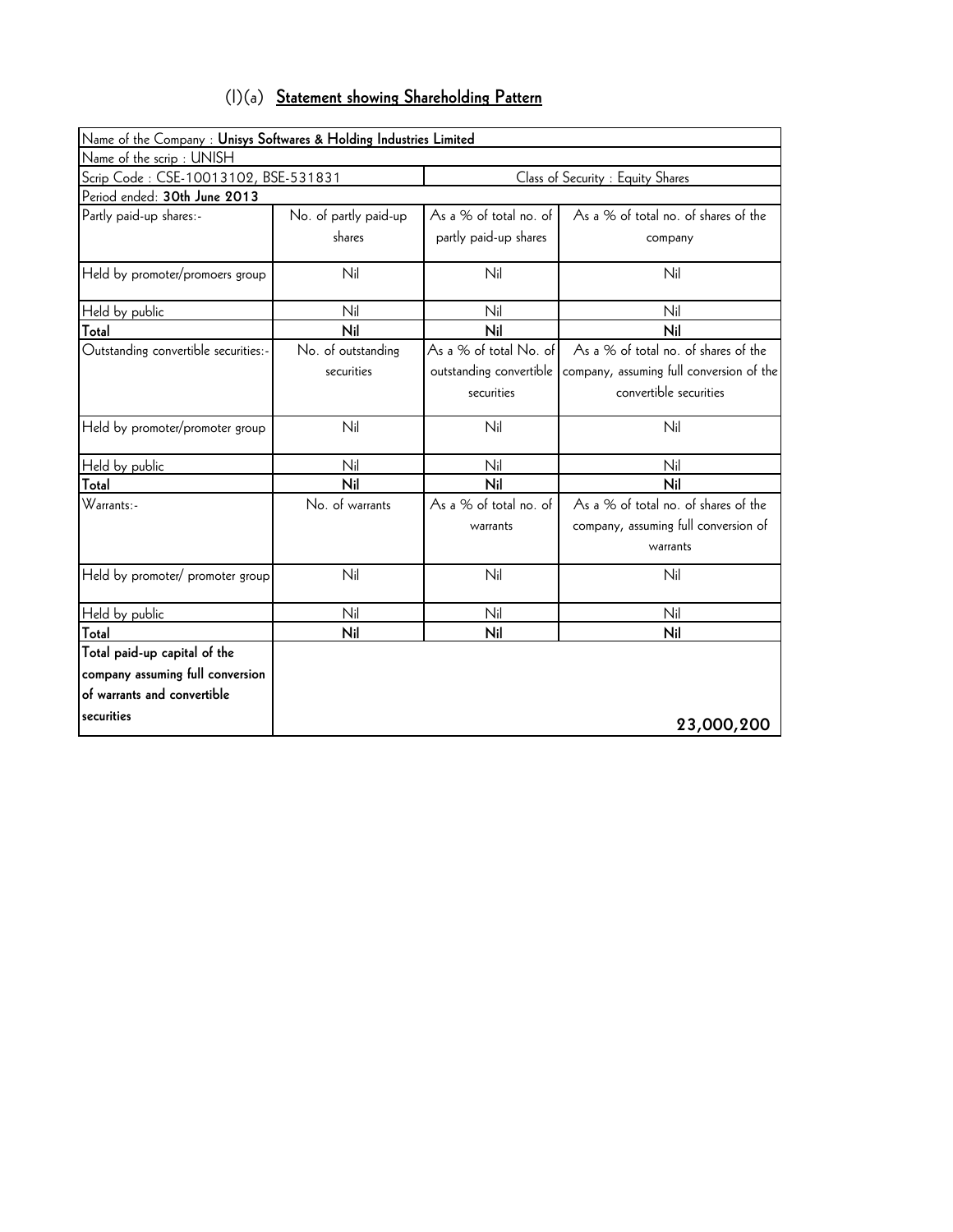## (I)(a) **Statement showing Shareholding Pattern under Clause 35 of the Listing Agreement**

| Name of the Company: |                                                |                          |                          |                          | UNISYS SOFTWARES & HOLDING INDUSTRIES LTD. |                                 |               |                      |  |
|----------------------|------------------------------------------------|--------------------------|--------------------------|--------------------------|--------------------------------------------|---------------------------------|---------------|----------------------|--|
|                      | Scrip Code: CSE-10013102, BSE-531831           |                          |                          |                          | Quarter ended:                             |                                 |               | 30th June 2013       |  |
|                      |                                                |                          |                          |                          |                                            |                                 |               |                      |  |
|                      | Cate-gory Category of shareholder              | Number of                | Total number of          | Number of shares         | Total shareholding as a percentage         |                                 |               |                      |  |
| code                 |                                                | shareholders             | shares                   | held in                  |                                            |                                 |               | Shares Pledged or    |  |
|                      |                                                |                          |                          | dematerialized form      | of total number of shares                  |                                 |               | otherwise encumbered |  |
|                      |                                                |                          |                          |                          |                                            | As a percentage As a percentage | Number of     | As a                 |  |
|                      |                                                |                          |                          |                          | of $(A+B)$                                 | of $(A+B+C)$                    | Shares        | Percentage           |  |
|                      |                                                |                          |                          |                          |                                            |                                 |               |                      |  |
| (1)                  | (II)                                           | (III)                    | (IV)                     | (V)                      | (VI)                                       | (VII)                           | (VIII)        | $(IX) = (VIII)$      |  |
|                      |                                                |                          |                          |                          |                                            |                                 |               | /(VI) * 100          |  |
| (A)                  | Shareholding of Promoter and Promoter Group    |                          |                          |                          |                                            |                                 |               |                      |  |
|                      |                                                |                          |                          |                          |                                            |                                 |               |                      |  |
| $-1$                 | Indian                                         |                          |                          |                          |                                            |                                 |               |                      |  |
| (a)                  | Individuals/ Hindu Undivided Family            | 5                        | 4,256,400                | 4,256,400                | 18.506%                                    | 18.506%                         |               |                      |  |
| (b)                  | Central Government/ State Government(s)        |                          |                          |                          | 0.000%                                     | 0.000%                          |               |                      |  |
| (c)                  | <b>Bodies Corporate</b>                        | $\overline{2}$           | 1,000,000                |                          | 4.348%                                     | 4.348%                          |               |                      |  |
| (d)                  | Financial Institutions/ Banks                  |                          |                          |                          | 0.000%                                     | 0.000%                          |               |                      |  |
| (e)                  | Any Other - Specify                            | $\mathbf{r}$             | $\mathcal{L}$            | $\mathcal{L}$            | 0.000%                                     | 0.000%                          | $\mathcal{L}$ |                      |  |
|                      | <b>Directors</b>                               | 3                        | 139,900                  | 139,900                  | 0.608%                                     |                                 |               |                      |  |
|                      | Directors Relatives                            | 5                        | 163,100                  | 163,000                  | 0.709%                                     |                                 |               |                      |  |
|                      | Sub-Total (A)(1)                               | 15                       | 5,559,400                | 4,559,300                | 24.171%                                    | 24.171%                         |               |                      |  |
| $-2$                 | Foreign                                        |                          |                          |                          | 0.000%                                     | 0.000%                          |               |                      |  |
| (a)                  | Individuals (Non-Resident Individuals/ Foreign | ÷,                       |                          |                          | 0.000%                                     | 0.000%                          |               |                      |  |
|                      | Individuals)                                   |                          |                          |                          |                                            |                                 |               |                      |  |
| (b)                  | <b>Bodies Corporate</b>                        | $\overline{\phantom{a}}$ | $\blacksquare$           | $\blacksquare$           | 0.000%                                     | 0.000%                          |               |                      |  |
|                      |                                                |                          |                          |                          | 0.000%                                     |                                 |               |                      |  |
| (c)                  | Institutions                                   | ÷,                       | ÷,                       |                          |                                            | 0.000%                          |               |                      |  |
| (d)                  | Qualified Foreign Investor                     |                          |                          |                          | 0.000%                                     | 0.000%                          |               |                      |  |
| (e)                  | Any Other (specify)                            | $\blacksquare$           | $\Box$                   | $\omega$                 | 0.000%                                     | 0.000%                          | $\mathcal{L}$ |                      |  |
|                      | Sub-Total (A)(2)                               | $\blacksquare$           | $\overline{\phantom{a}}$ | $\sim$                   | 0.000%                                     | 0.000%                          |               |                      |  |
|                      | Total Shareholding of Promoter and Promoter    |                          |                          |                          |                                            |                                 |               |                      |  |
|                      | Group $(A) = (A)(1) + (A)(2)$                  | 15                       | 5,559,400                | 4,559,300                | 24.171%                                    | 24.171%                         |               |                      |  |
| (B)                  | Public shareholding                            |                          |                          |                          | 0.000%                                     | 0.000%                          | N.A.          | N.A.                 |  |
| $-1$                 | Institutions                                   |                          |                          |                          | 0.000%                                     | 0.000%                          | N.A.          | N.A                  |  |
| (a)                  | Mutual Funds/ UTI                              |                          |                          |                          | 0.000%                                     | 0.000%                          |               |                      |  |
| (b)                  | Financial Institutions/ Banks                  | $\mathbf{1}$             | 100                      | 100                      | 0.000%                                     | 0.000%                          |               |                      |  |
|                      | Central Government/ State Government(s)        |                          |                          |                          | 0.000%                                     | 0.000%                          |               |                      |  |
| (c)                  | Venture Capital Funds                          | $\blacksquare$           | $\blacksquare$           | $\overline{\phantom{a}}$ | 0.000%                                     |                                 |               |                      |  |
| (d)                  |                                                | $\overline{\phantom{a}}$ | $\blacksquare$           | $\blacksquare$           |                                            | 0.000%                          |               |                      |  |
| (e)                  | Insurance Companies                            | ä,                       | ÷,                       | ä,                       | 0.000%                                     | 0.000%                          |               |                      |  |
| (f)                  | Foreign Institutional Investors                |                          |                          | $\blacksquare$           | 0.000%                                     | 0.000%                          |               |                      |  |
| (g)                  | Foreign Venture Capital Investors              | ÷,                       | ÷,                       | $\blacksquare$           | 0.000%                                     | 0.000%                          |               |                      |  |
| (h)                  | Qualified Foreign Investors                    | $\overline{a}$           | $\overline{\phantom{a}}$ | ÷                        | 0.000%                                     | 0.000%                          |               |                      |  |
| (i)                  | Any Other (specify)                            |                          |                          |                          | 0.000%                                     | 0.000%                          |               |                      |  |
|                      | Sub-Total (B)(1)                               | 1                        | 100                      | 100                      | 0.000%                                     | 0.000%                          |               |                      |  |
| $-2$                 | Non-institutions                               |                          |                          |                          | 0.000%                                     | 0.000%                          | N.A.          | N.A.                 |  |
| (a)                  | <b>Bodies Corporate</b>                        | 126                      | 12,130,808               | 10,115,308               | 52.742%                                    | 52.742%                         |               |                      |  |
| (b)                  | Individuals -                                  |                          |                          |                          | 0.000%                                     | 0.000%                          |               |                      |  |
| i.                   | Individual shareholders holding nominal share  | 1,084                    | 343,439                  | 177,437                  | 1.493%                                     | 1.493%                          |               |                      |  |
|                      | capital up to Rs. 1 lakh.                      |                          |                          |                          |                                            |                                 |               |                      |  |
|                      |                                                |                          |                          |                          |                                            |                                 |               |                      |  |
| ii.                  | Individual shareholders holding nominal share  | 47                       | 4,755,463                | 4,730,463                | 20.676%                                    | 20.676%                         |               |                      |  |
|                      | capital in excess of Rs. 1 lakh.               |                          |                          |                          |                                            |                                 |               |                      |  |
| (c)                  | Qualified Foreign Investors                    | $\blacksquare$           |                          |                          | 0.000%                                     | 0.000%                          |               |                      |  |
| (d)                  | Any Other (specify) - NRI / OCB                | 4                        | 726                      | 726                      | 0.003%                                     | 0.003%                          |               |                      |  |
|                      | Hindu Undivided Family                         | 18                       | 175,761                  | 175,761                  | 0.764%                                     | 0.764%                          |               |                      |  |
|                      |                                                | $\overline{4}$           |                          |                          | 0.150%                                     | 0.150%                          |               |                      |  |
|                      | Clearing Member                                |                          | 34,503                   | 34,503                   |                                            |                                 |               |                      |  |
|                      | Sub-Total (B)(2)                               | 1,283                    | 17,440,700               | 15,234,198               | 75.828%                                    | 75.828%                         |               |                      |  |
|                      | Public<br>Shareholding<br>$(B) =$<br>Total     | 1,284                    | 17,440,800               | 15,234,298               | 75.829%                                    | 75.829%                         |               |                      |  |
|                      | $(B)(1)+(B)(2)$                                |                          |                          |                          |                                            |                                 | N.A.          | N.A.                 |  |
|                      | TOTAL $(A)+(B)$                                | 1,299                    | 23,000,200               | 19,793,598               | 100.000%                                   | 100.000%                        |               |                      |  |
| (C)                  | Shares held by Custodians and against which    |                          |                          |                          | 0.000%                                     | 0.000%                          |               |                      |  |
|                      | Depository Receipts have been issued           |                          |                          |                          |                                            |                                 | N.A.          | N.A.                 |  |
| (1)                  | Promoter and Promoter Group                    | ÷                        |                          |                          | 0.000%                                     | 24.171%                         |               |                      |  |
| (2)                  | Public                                         |                          |                          |                          | 0.000%                                     | 75.829%                         | N.A.          | N.A.                 |  |
|                      | TOTAL (C)                                      |                          |                          |                          |                                            |                                 |               |                      |  |
|                      | GRAND TOTAL $(A)+(B)+(C)$                      |                          |                          |                          | 100.000%                                   |                                 |               |                      |  |
|                      |                                                | 1,299                    | 23,000,200               | 19,793,598               |                                            | 100.000%                        |               |                      |  |

Notes : Not Any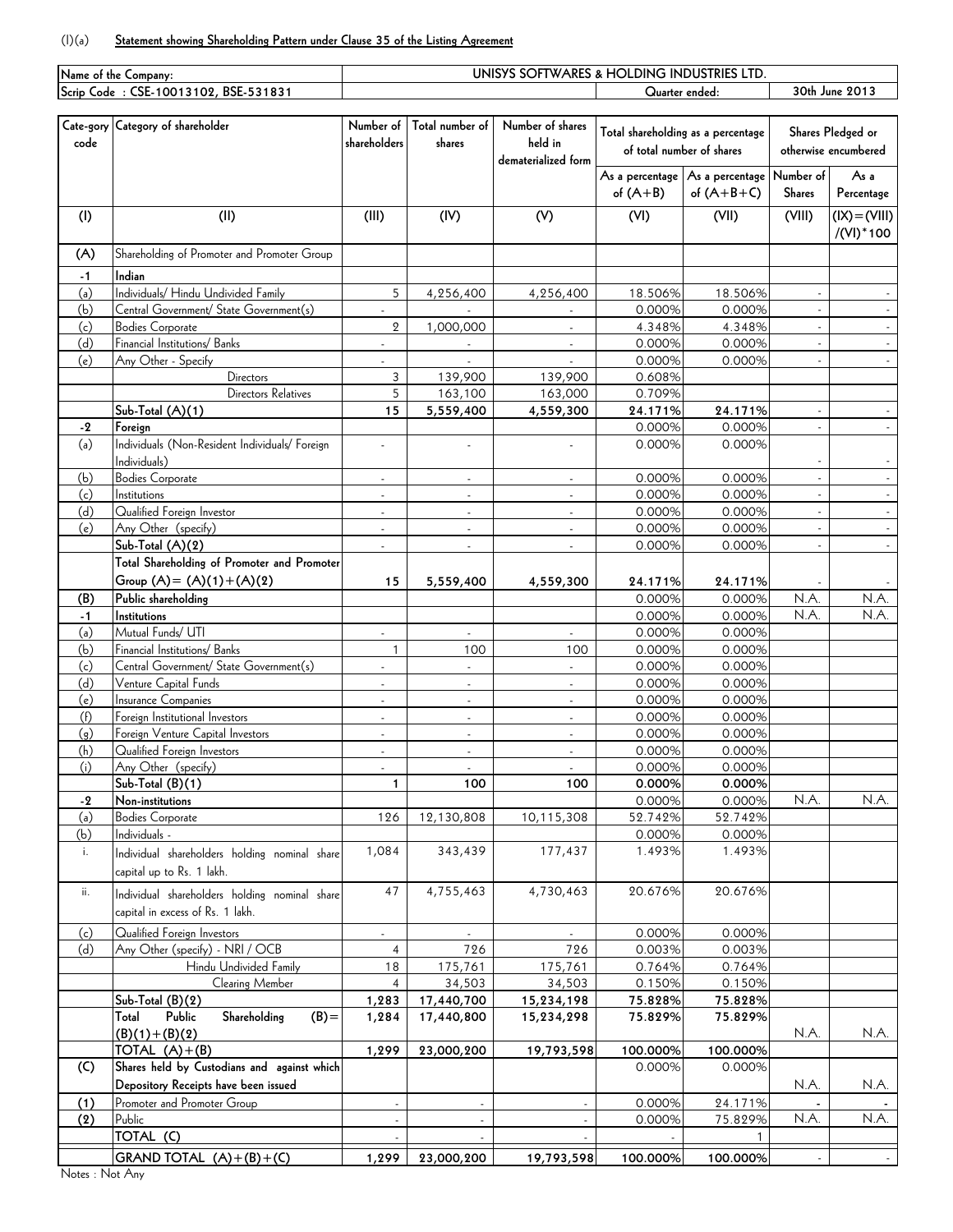|                | Name of the Company:                                                                              | UNISYS SOFTWARES & HOLDING INDUSTRIES LTD. |                    |                          |                               |                    |                          |                          |                          |                               |                         |
|----------------|---------------------------------------------------------------------------------------------------|--------------------------------------------|--------------------|--------------------------|-------------------------------|--------------------|--------------------------|--------------------------|--------------------------|-------------------------------|-------------------------|
|                | Scrip Code: CSE-10013102, BSE-531831                                                              |                                            |                    |                          |                               |                    |                          | Quarter ended:           |                          |                               | 30th June 2013          |
| (l)(b)         | Statement showing Shareholding of persons belonging to the category "Promoter and Promoter Group" |                                            |                    |                          |                               |                    |                          |                          |                          |                               |                         |
| Sr. No.        | Name of the shareholder                                                                           |                                            |                    |                          |                               |                    |                          |                          |                          | <b>Details of Convertible</b> | Total shares (including |
|                |                                                                                                   | Details of Shares held                     |                    |                          | <b>Encumbered Shares</b>      |                    |                          | Details of Warrants      |                          | <b>Securities</b>             | underlying shares       |
|                |                                                                                                   | Number of shares                           | As a % of          | Number                   | As a                          | As a % of          | Number of                | As a % of                | Number of                | As a $%$ of                   | assuming full           |
|                |                                                                                                   |                                            | <b>Grand Total</b> |                          | Percentage                    | <b>Grand Total</b> | Warrants                 | Total No. of             | Convertible              | Total No. of                  | conversion of warrants  |
|                |                                                                                                   |                                            | $(A)+(B)+(C)$      |                          |                               | $(A)+(B)$          | held                     | Warrants of              | <b>Securities</b>        | Convertible                   | and convertible         |
|                |                                                                                                   |                                            | C)                 |                          |                               | $+(C)$ of Sub-     |                          | the same Class           | held                     | Securities of                 | securities) as a % of   |
|                |                                                                                                   |                                            |                    |                          |                               | Clause (I)(a)      |                          |                          |                          | the same<br>C <sub>loc</sub>  | diluted share capital   |
| (1)            | (II)                                                                                              | (III)                                      | (IV)               | (V)                      | $(VI) = (V)/$<br>$(III)^*100$ | (VII)              | (VIII)                   | (XI)                     | (X)                      | (XI)                          | (XII)                   |
|                | Sushil Kr. Purohit                                                                                | 1,072,900                                  | 4.665%             | $\blacksquare$           |                               | $\sim$             | $\overline{\phantom{a}}$ | $\blacksquare$           | $\overline{\phantom{a}}$ | $\blacksquare$                | 4.665%                  |
| $\overline{2}$ | Jagdish Prasad Purohit                                                                            | 1,298,100                                  | 5.644%             | $\blacksquare$           | $\overline{\phantom{a}}$      | $\sim$             |                          | $\sim$                   |                          | $\blacksquare$                | 5.644%                  |
| 3              | Pawan Kr. Purohit                                                                                 | 1,044,300                                  | 4.540%             | $\blacksquare$           | $\blacksquare$                | $\sim$             |                          | $\sim$                   |                          | ٠                             | 4.540%                  |
| 4              | Kailash Prasad Purohit                                                                            | 1,031,000                                  | 4.483%             | $\blacksquare$           | $\overline{\phantom{a}}$      | $\sim$             |                          | $\overline{\phantom{a}}$ |                          | ٠                             | 4.483%                  |
| 5              | Neha Cassettes Pvt. Ltd.                                                                          | 500,000                                    | 2.174%             | $\overline{\phantom{a}}$ | $\overline{\phantom{a}}$      | $\sim$             | $\overline{\phantom{a}}$ | $\overline{\phantom{a}}$ | $\overline{\phantom{a}}$ | ٠                             | 2.174%                  |
| 6              | Jai Ambe Cassettes Pvt. Ltd.                                                                      | 500,000                                    | 2.174%             | $\blacksquare$           | $\overline{\phantom{a}}$      | ٠                  |                          | $\overline{\phantom{a}}$ |                          |                               | 2.174%                  |
|                | <b>Bimal Joshi</b>                                                                                | 53,000                                     | 0.230%             | $\sim$                   | $\overline{\phantom{a}}$      | $\sim$             |                          | $\overline{\phantom{a}}$ |                          | ٠                             | 0.230%                  |
| 8              | Dolly Purohit                                                                                     | 30,000                                     | 0.130%             | $\blacksquare$           | $\overline{\phantom{a}}$      | ٠                  |                          |                          |                          |                               | 0.130%                  |
| 9              | Priyanka Purohit                                                                                  | 30,000                                     | 0.130%             | $\blacksquare$           |                               | $\blacksquare$     |                          | $\overline{\phantom{a}}$ |                          |                               | 0.130%                  |
| 10             | <b>Balchand Purohit</b>                                                                           | 100                                        | 0.000%             | $\overline{\phantom{a}}$ | $\overline{\phantom{a}}$      | ٠                  |                          | ٠                        |                          |                               | 0.000%                  |
|                | <b>TOTAL</b>                                                                                      | 5,559,400                                  | 24.171%            |                          |                               | $\blacksquare$     |                          |                          |                          |                               | 24.171%                 |

| (l)(c)(i)      | <u>Statement showing holding of securities (including shares, warrants, convertible securities) of persons belonging to the category "Public" and holding more than 1% of the total number of shares</u> |                          |                          |                          |                           |                          |                                          |                                         |
|----------------|----------------------------------------------------------------------------------------------------------------------------------------------------------------------------------------------------------|--------------------------|--------------------------|--------------------------|---------------------------|--------------------------|------------------------------------------|-----------------------------------------|
| Sr. No.        | Name of the shareholder                                                                                                                                                                                  | <b>Total Shares Held</b> |                          |                          | Details of Warrants       |                          | <b>Details of Convertible Securities</b> | Total shares (including underlying      |
|                |                                                                                                                                                                                                          | Number of                | As a % of Grand Total    |                          | Number of As a % of Total | Number of                | As a % of Total No. of                   | shares assuming full conversion of      |
|                |                                                                                                                                                                                                          | shares                   | $(A)+(B)+(C)$            | Warrants                 | No. of Warrants           | Convertible              | Warrants of the same Class               | warrants and convertible securities) as |
|                |                                                                                                                                                                                                          |                          |                          | held                     | of the same               | Securities               |                                          | a % of diluted share capital            |
|                |                                                                                                                                                                                                          |                          |                          |                          | <b>Class</b>              | held                     |                                          |                                         |
| (1)            | (II)                                                                                                                                                                                                     | (III)                    | (IV)                     | (V)                      | (VI)                      | (VII)                    | (VIII)                                   | (IX)                                    |
|                | Sahayta Financial Consultancy Services India                                                                                                                                                             |                          |                          |                          |                           |                          |                                          |                                         |
|                | Pvt. Limited                                                                                                                                                                                             | 000,000,                 | 4.35%                    |                          |                           | $\overline{\phantom{a}}$ | $\sim$                                   | 4.35%                                   |
| $\overline{2}$ | Gateway Financial Services Ltd.                                                                                                                                                                          | 501,554                  | 2.18%                    |                          |                           | $\overline{\phantom{a}}$ | $\sim$                                   | 2.18%                                   |
| 3.             | Confort Securities Limited                                                                                                                                                                               | 476,459                  | 2.07%                    |                          |                           | ٠                        | $\sim$                                   | 2.07%                                   |
| 4              | <b>SKM Travels Private Limited</b>                                                                                                                                                                       | 539,031                  | 2.34%                    |                          |                           | $\overline{\phantom{a}}$ | $\sim$                                   | 2.34%                                   |
|                | Decent Vincom Private Limited                                                                                                                                                                            | 638,690                  | 2.78%                    |                          |                           | $\sim$                   | $\sim$                                   | 2.78%                                   |
| 6              | Religare Finvest Limited                                                                                                                                                                                 | 468,000                  | 2.03%                    |                          |                           | $\sim$                   | $\sim$                                   | 2.03%                                   |
|                | Vaishali Infosystem India Pvt. Ltd.                                                                                                                                                                      | 393,421                  | 1.71%                    | $\overline{\phantom{a}}$ |                           | $\sim$                   | $\sim$                                   | 1.71%                                   |
|                |                                                                                                                                                                                                          |                          |                          |                          |                           |                          | <b>Continued on Next Page</b>            |                                         |
| Sr. No.        | Name of the shareholder                                                                                                                                                                                  |                          | <b>Total Shares Held</b> |                          | Details of Warrants       |                          | <b>Details of Convertible Securities</b> | Total shares (including underlying      |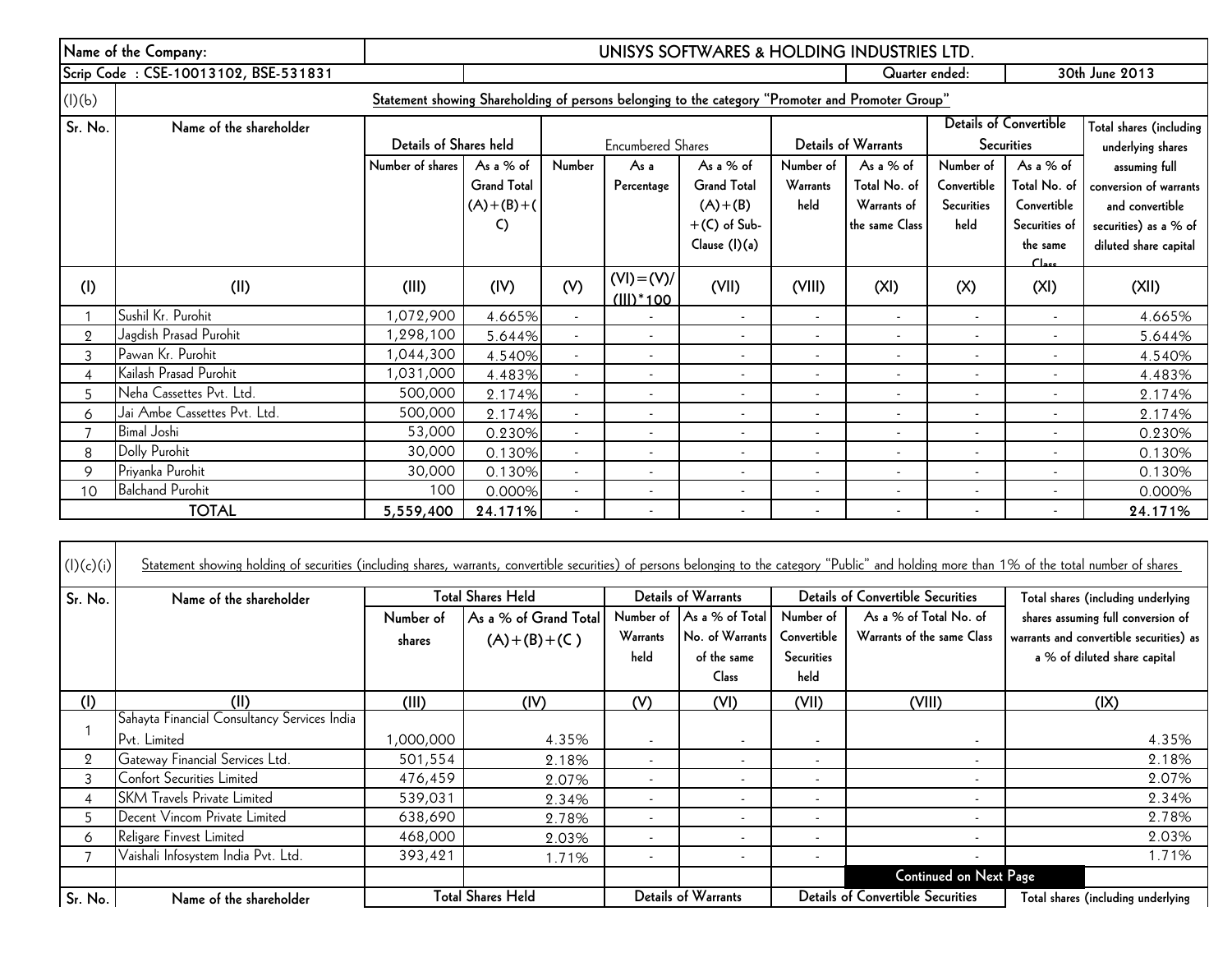|    |                                       | Number of<br>shares | As a % of Grand Total<br>$(A)+(B)+(C)$ | Number of<br>Warrants<br>held | As a % of Total<br>No. of Warrants<br>of the same<br>Class | Number of<br>Convertible<br><b>Securities</b><br>held | As a % of Total No. of<br>Warrants of the same Class | shares assuming full conversion of<br>warrants and convertible securities) as<br>a % of diluted share capital |
|----|---------------------------------------|---------------------|----------------------------------------|-------------------------------|------------------------------------------------------------|-------------------------------------------------------|------------------------------------------------------|---------------------------------------------------------------------------------------------------------------|
| 8  | Kingfisher Properties Private Limited | 622,280             | 2.71%                                  | $\overline{\phantom{a}}$      | $\sim$                                                     | ٠                                                     | $\overline{\phantom{a}}$                             | 2.71%                                                                                                         |
| 9  | Mahesh Kr. Agarwal                    | 366,992             | 1.60%                                  | $\sim$                        | $\overline{\phantom{a}}$                                   | $\overline{\phantom{a}}$                              | $\overline{\phantom{a}}$                             | 1.60%                                                                                                         |
| 10 | Scope Vyapar Private Limited          | 399,101             | 1.74%                                  | $\sim$                        | $\sim$                                                     | $\blacksquare$                                        | $\overline{\phantom{a}}$                             | 1.74%                                                                                                         |
| 11 | Hamsafar Marketings Private Limited   | 373,100             | 1.62%                                  | $\sim$                        | $\sim$                                                     | $\overline{\phantom{a}}$                              | $\sim$                                               | 1.62%                                                                                                         |
| 12 | Brijdham Dealcom Private Limited      | 350,000             | .52%                                   | $\overline{\phantom{a}}$      | $\overline{\phantom{a}}$                                   | $\overline{\phantom{a}}$                              | $\overline{\phantom{a}}$                             | 1.52%                                                                                                         |
| 13 | Ananya A. Mittal                      | 344,800             | .50%                                   |                               |                                                            | ٠                                                     | $\overline{\phantom{a}}$                             | 1.50%                                                                                                         |
| 14 | Vali N. Mithiborwala                  | 298,743             | .30%                                   | $\sim$                        |                                                            | $\overline{\phantom{a}}$                              | $\sim$                                               | 1.30%                                                                                                         |
| 15 | Sankalp Vincom Private Limited        | 547,304             | 2.38%                                  | $\overline{\phantom{a}}$      | $\overline{\phantom{a}}$                                   | $\overline{\phantom{a}}$                              | $\overline{\phantom{a}}$                             | 2.38%                                                                                                         |
| 16 | Forum Suppliers Private Limited       | 271,557             | 1.18%                                  | $\sim$                        | $\sim$                                                     | $\sim$                                                | $\overline{\phantom{a}}$                             | 1.18%                                                                                                         |
| 17 | D K S Enterprises Private Limited     | 268,112             | 1.17%                                  | $\overline{\phantom{a}}$      | $\overline{\phantom{a}}$                                   | ٠                                                     | $\overline{\phantom{a}}$                             | 1.17%                                                                                                         |
| 18 | Everlink Distributors Private Limited | 250,000             | 1.09%                                  |                               |                                                            | ٠                                                     | $\overline{\phantom{a}}$                             | 1.09%                                                                                                         |
| 19 | Compass Distributors Private Limited  | 247,171             | 1.07%                                  | $\sim$                        | $\overline{\phantom{a}}$                                   | $\overline{\phantom{a}}$                              | $\overline{\phantom{a}}$                             | 1.07%                                                                                                         |
| 20 | Archana Mittal                        | 612,502             | 2.66%                                  | $\sim$                        | $\sim$                                                     | $\overline{\phantom{a}}$                              | $\overline{\phantom{a}}$                             | 2.66%                                                                                                         |
| 21 | Saifee Saleh Mithiborwala             | 606,713             | 2.64%                                  | $\overline{\phantom{a}}$      | $\overline{\phantom{a}}$                                   | $\overline{\phantom{a}}$                              | $\sim$                                               | 2.64%                                                                                                         |
| 22 | Saleh N. Mithiborwala                 | 577,093             | 2.51%                                  | $\overline{\phantom{a}}$      | $\overline{\phantom{a}}$                                   | ٠                                                     | $\sim$                                               | 2.51%                                                                                                         |
| 23 | Esquire Enclave Private Limited       | 293,645             | 1.28%                                  | $\sim$                        | $\overline{\phantom{a}}$                                   | $\overline{\phantom{a}}$                              | $\overline{\phantom{a}}$                             | 1.28%                                                                                                         |
| 24 | Ajay S. Mittal                        | 240,000             | 1.04%                                  | $\sim$                        | $\overline{\phantom{a}}$                                   | $\overline{\phantom{a}}$                              | $\sim$                                               | 1.04%                                                                                                         |
|    | <b>TOTAL</b>                          | 10,686,268          | 46.46%                                 | $\overline{\phantom{a}}$      | $\overline{\phantom{a}}$                                   | $\overline{\phantom{a}}$                              | $\overline{\phantom{a}}$                             | 46.46%                                                                                                        |

|            |                                                                                                                                                                                                      |                          |                       |                          |                           |                                          |                            | 1.04%                                   |  |  |
|------------|------------------------------------------------------------------------------------------------------------------------------------------------------------------------------------------------------|--------------------------|-----------------------|--------------------------|---------------------------|------------------------------------------|----------------------------|-----------------------------------------|--|--|
|            | <b>TOTAL</b>                                                                                                                                                                                         | 10,686,268               | 46.46%                |                          |                           |                                          |                            | 46.46%                                  |  |  |
|            |                                                                                                                                                                                                      |                          |                       |                          |                           |                                          |                            |                                         |  |  |
| (l)(c)(ii) | Statement showing holding of securities (including shares, warrants, convertible securities) of persons (together with PAC) belonging to the category "Public" and holding more than 5% of the total |                          |                       |                          |                           |                                          |                            |                                         |  |  |
|            | number of shares of the company                                                                                                                                                                      |                          |                       |                          |                           |                                          |                            |                                         |  |  |
| Sr. No.    | Name(s) of the shareholder(s) and the                                                                                                                                                                | <b>Total Shares Held</b> |                       | Details of Warrants      |                           | <b>Details of Convertible Securities</b> |                            | Total shares (including underlying      |  |  |
|            | Persons Acting in Concert (PAC) with                                                                                                                                                                 | Number of                | As a % of Grand Total |                          | Number of As a % of Total | Number of                                | As a % of Total No. of     | shares assuming full conversion of      |  |  |
|            | them                                                                                                                                                                                                 | shares                   | $(A)+(B)+(C)$         | Warrants                 | No. of Warrants           | Convertible                              | Warrants of the same Class | warrants and convertible securities) as |  |  |
|            |                                                                                                                                                                                                      |                          |                       | held                     | of the same               | Securities                               |                            | a % of diluted share capital            |  |  |
|            |                                                                                                                                                                                                      |                          |                       |                          | Class                     | held                                     |                            |                                         |  |  |
|            | N.A.                                                                                                                                                                                                 |                          | 0.00%                 |                          |                           | $\overline{a}$                           |                            |                                         |  |  |
|            | $Total$                                                                                                                                                                                              |                          | 0.00%                 | $\overline{\phantom{a}}$ |                           | $\overline{\phantom{0}}$                 |                            |                                         |  |  |